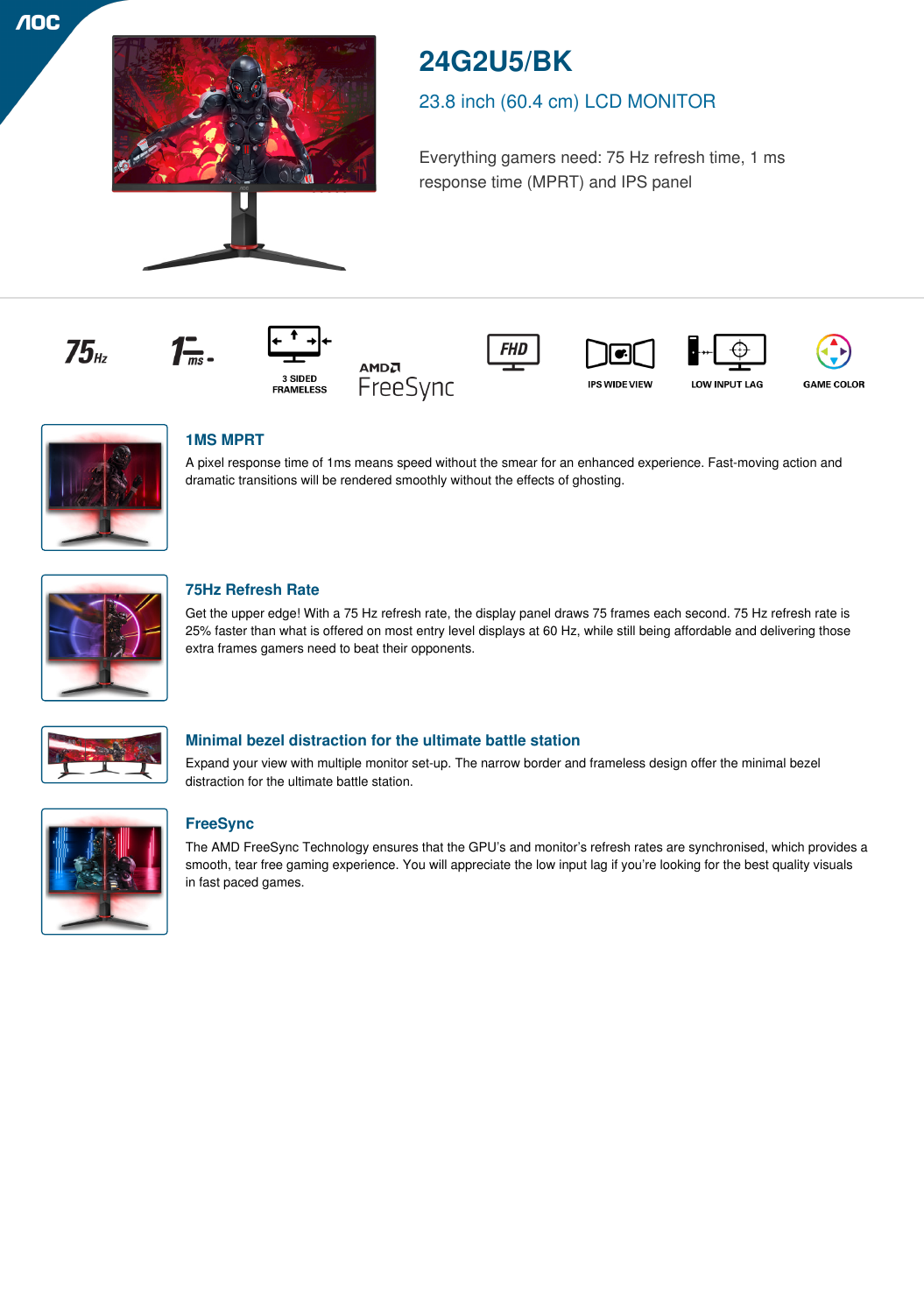#### **General**

| Model name          | 24G2U5/BK                                                |
|---------------------|----------------------------------------------------------|
| <b>EAN</b>          | 4038986146951                                            |
| <b>Product Line</b> | AOC Gaming                                               |
| <b>Series</b>       | G <sub>2</sub> Series                                    |
| Channel             | B <sub>2</sub> C                                         |
| Classification      | Hero                                                     |
| Section             | Gaming                                                   |
| Gaming style        | Shooters, MMORPG, Action, RTS, FPS (eSports), Beat 'm up |
| Launch date         | 15-11-2019                                               |
| Continent           | Europe                                                   |
| Product status (EU) | Launch                                                   |

#### **Screen**

| Resolution                  | 1920x1080                                                                        |
|-----------------------------|----------------------------------------------------------------------------------|
| Refresh rate                | 75Hz                                                                             |
| Screen size (inch)          | 23.8 inch                                                                        |
| Screen size (cm)            | 60.4 cm                                                                          |
| Flat / Curved               | Flat                                                                             |
| <b>Backlight</b>            | <b>WLED</b>                                                                      |
| Panel Type                  | <b>IPS</b>                                                                       |
| Aspect ratio                | 16:9                                                                             |
| <b>Display Colours</b>      | 16.7 Million                                                                     |
| <b>Panel Colour in Bits</b> | 6                                                                                |
| Active Screen Area (HxW)    | 527,04(H)mm X 296,46(V)mm mm                                                     |
| <b>Pixel Pitch</b>          | 0.2745                                                                           |
| <b>Scanning Frequency</b>   | VGA/DP1.2/HDMI1.4:30-160KHz (H) VGA:50-146 Hz (V)<br>DP1.2/HDMI1.4 :48-146Hz (V) |
| Response Time (MPRT)        | 1 <sub>ms</sub>                                                                  |
| Contrast (static)           | 1000:1                                                                           |
| Contrast (dynamic)          | 80M:1                                                                            |
| <b>Brightness (typical)</b> | 250 cd/m <sup>2</sup>                                                            |
| Viewing angle (CR10)        | 178/178 <sup>o</sup>                                                             |
| <b>Hard Glass</b>           | 3H                                                                               |
| <b>OSD languages</b>        | EN, FR, ES, PT, DE, IT, NL, SE, FI, PL, CZ, RU, KR, CN (T), CN (S), JP           |

**Exterior**

| Monitor colour         | <b>Black</b> |
|------------------------|--------------|
| <b>Bezel Type</b>      | Frameless    |
| <b>Removable Stand</b> | $\cdot$      |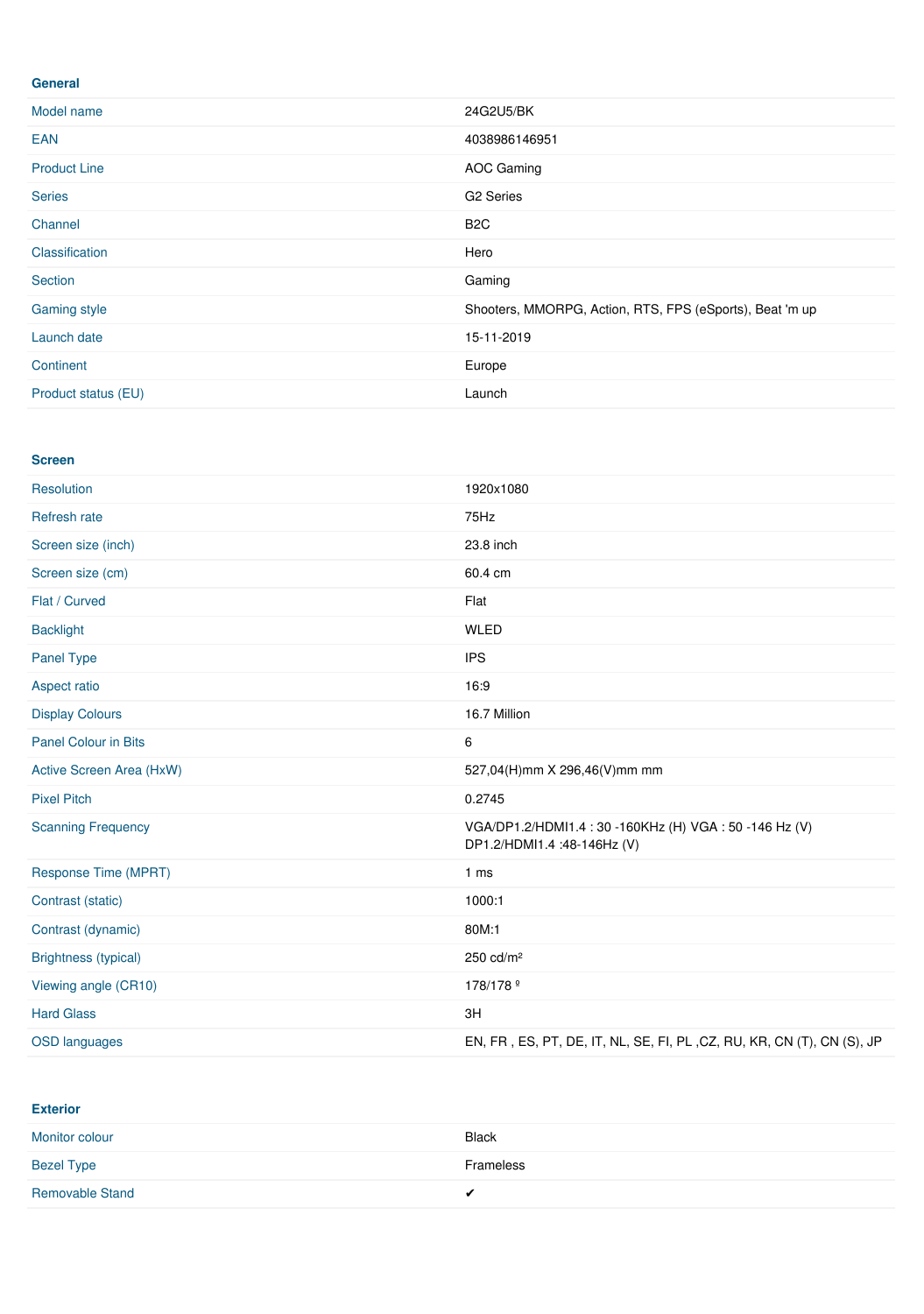#### **Ergonomics**

| Vesa Wallmount              | 100x100      |
|-----------------------------|--------------|
| Tilt                        | $3.5/21.5$ ° |
| Swivel                      | $-30/30$ °   |
| Pivot                       | ◢            |
| <b>Height Adjust Amount</b> | 130mm        |

#### **Multimedia**

| <b>Audio Input</b>       | Line in               |
|--------------------------|-----------------------|
| <b>Built-in Speakers</b> | $2W \times 2$         |
| Audio output             | Headphone out (3,5mm) |

## **Connectivity and Multimedia**

| Signal Input     | HDMI 1.4 x 2, DisplayPort 1.2 x 1, VGA |
|------------------|----------------------------------------|
| <b>USB input</b> | USB $3.0 \times 4$                     |
| <b>USB Hub</b>   | ✔                                      |
| USB out ports    | 4                                      |
| USB fast charge  |                                        |

## **What's in the Box?**

| <b>HDMI</b> cable        | 1,8 m |
|--------------------------|-------|
| <b>Displayport Cable</b> | 1,8m  |

#### **Power / Environmental**

| Powersupply                                  | Internal           |
|----------------------------------------------|--------------------|
| Powersource                                  | 100 - 240V 50/60Hz |
| PowerConsumption On (Energystar)             | 21 watt            |
| <b>PowerConsumption Standby (Energystar)</b> | $0.3$ watt         |
| PowerConsumption Off (Energystar)            | $0.3$ watt         |
| EnergyClass                                  | A                  |

## **Approbations / Regulations**

| <b>TUV-Bauart</b>    |  |
|----------------------|--|
| <b>CE</b>            |  |
| <b>FCC</b>           |  |
| EAC                  |  |
| ISO 9241-307 class I |  |